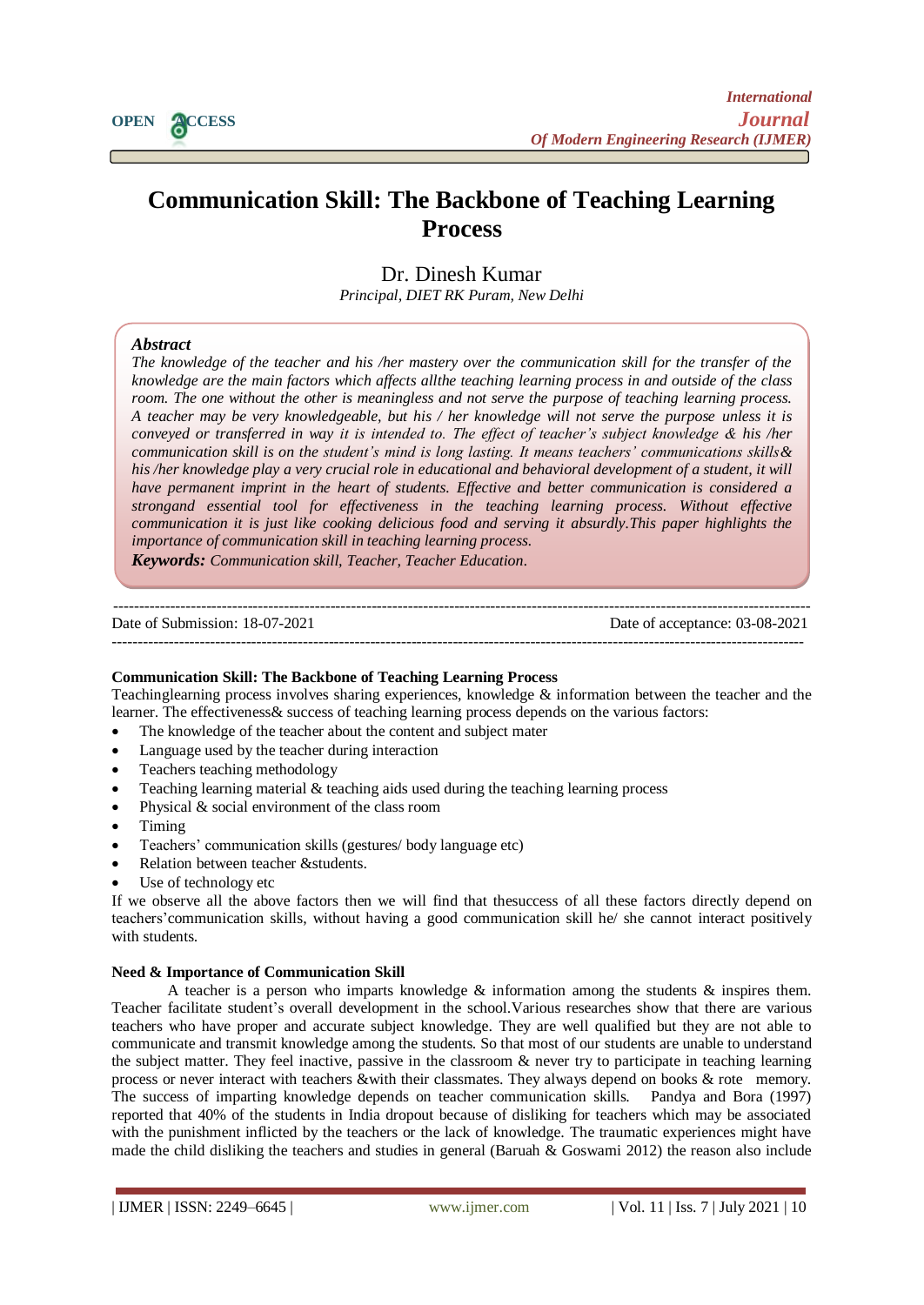the lack of the ability of the teachers to transmit the information across to the learners owing to the poor knowledge and lack of communication skills.

Communication and teaching learning process, both are two way process. Communication can be defined as sharing of thoughts, ideas, information, message and intelligence etc. Communication is a process which a teacher adopt while sharing his / her views with students. Communication is a dynamic process. Teachers need to clear communication skills for the good understanding of students and for avoiding the problems of students during teaching learning process.Communication has a more significant role in teaching learning processes. A teacher must be a good communicator and should be aware of the importance of communication skill in teaching.Teacher's communication skills have an important influence on students' academic & non academic performance andother achievements. Both teaching & learning depends on teacher's knowledge and their ability to communicate the subject matter. For effective teaching a teacher need to be highly skilled in communication skills. Teacher with good communication skill always make the things easier, interesting, effective, meaningful and interesting. If he has a good communication skill he can pass out his word easily or precisely

Effective communication skills are helpful for a teacher to teach in accordance with the ability and capabilities of the students. It is also helpful in developing logical, critical thinking and decision making power among the students.

Teaching learning process is said to be successful only if a teacher is able to convince students for whatever he want to convey. A teacher, who is able to communicate well with students, can inspire them to learn and participate in class. Communication can make or break his connect with students. The lack of effective communication skills has a negative impact on the personal as well as professional life of a teacher.

| Teacher's knowledgeand his /her mastery over the communication skills are helpful for the educational $\&$ |  |
|------------------------------------------------------------------------------------------------------------|--|
| behavioral development of students as well as teacher's development                                        |  |

| S.No. | Importance for teachers (self)                          | Important for students                               |
|-------|---------------------------------------------------------|------------------------------------------------------|
|       | Built confidence & develop personality                  | Helpful in development of three main domains         |
| 2     | Develop Self respect                                    | Cognitive                                            |
| 3     | Learn & impart knowledge and develop understanding      | Effective                                            |
|       | about the subject matter                                | Psychomotor                                          |
| 4     | Able to guide their students                            |                                                      |
| 5     | Achieve good academic result                            | Get proper & correct knowledge                       |
| 6     | Improve the quality of teaching & learning, interact    | effective<br>Inspired by the teacher $\&$ learn      |
|       | with students & resolving problems                      | communication skill                                  |
| 7     | Minimize the risk of absence among the students         | Develop positive attitude towards teachers & subject |
| 8     | Inspire learning, effective classroom management &      | Achieve good academic result                         |
|       | discipline & establishing a healthy work culture        |                                                      |
| 9     | Develop teaching standards                              | Develop positive attitude about learning             |
| 10    | Able to solve the difficulties of the students          | Develop curiosity                                    |
| 11    | Develop curiosity among the students                    | Improvement in classroom presence                    |
| 12    | Motivate & reinforce the students for further learning  | Reduce dropout rate                                  |
| 13    | Helpful in establishing good relationship with students | Improvement in quality of learning                   |
| 14    | Set an positive example in front of the students        | Reduce rote memory                                   |
| 15    | Minimize the dropout rates                              | Participate in teaching learning process             |

## **The ineffectiveness of teacher's communication in classroom would be responsible for-**

- Low interaction
- The poor performance of the students
- Unable to understand the things.
- Improve in the rote memory
- Let down the respect of teachers
- Boring classroom teaching learning process
- Lack of Confidence among the students
- Increase in dropout rates
- Low achievement in academics
- Not able to learn & implement communication skills

Effective communications serve both functional and psychological purposes. In functional purpose it satisfies & try to fulfill the aims and objectives of teaching learning in the classroom while in psychological purpose it enhance the interpersonal skills and interaction of each and every student of the classroom. In teaching learning process a teacher should now the amount of knowledge and skills, experiences, attitudes, aptitudes, competences in language etc. that the student posses. Mainly four type of communication is used by the teacher in classroom communication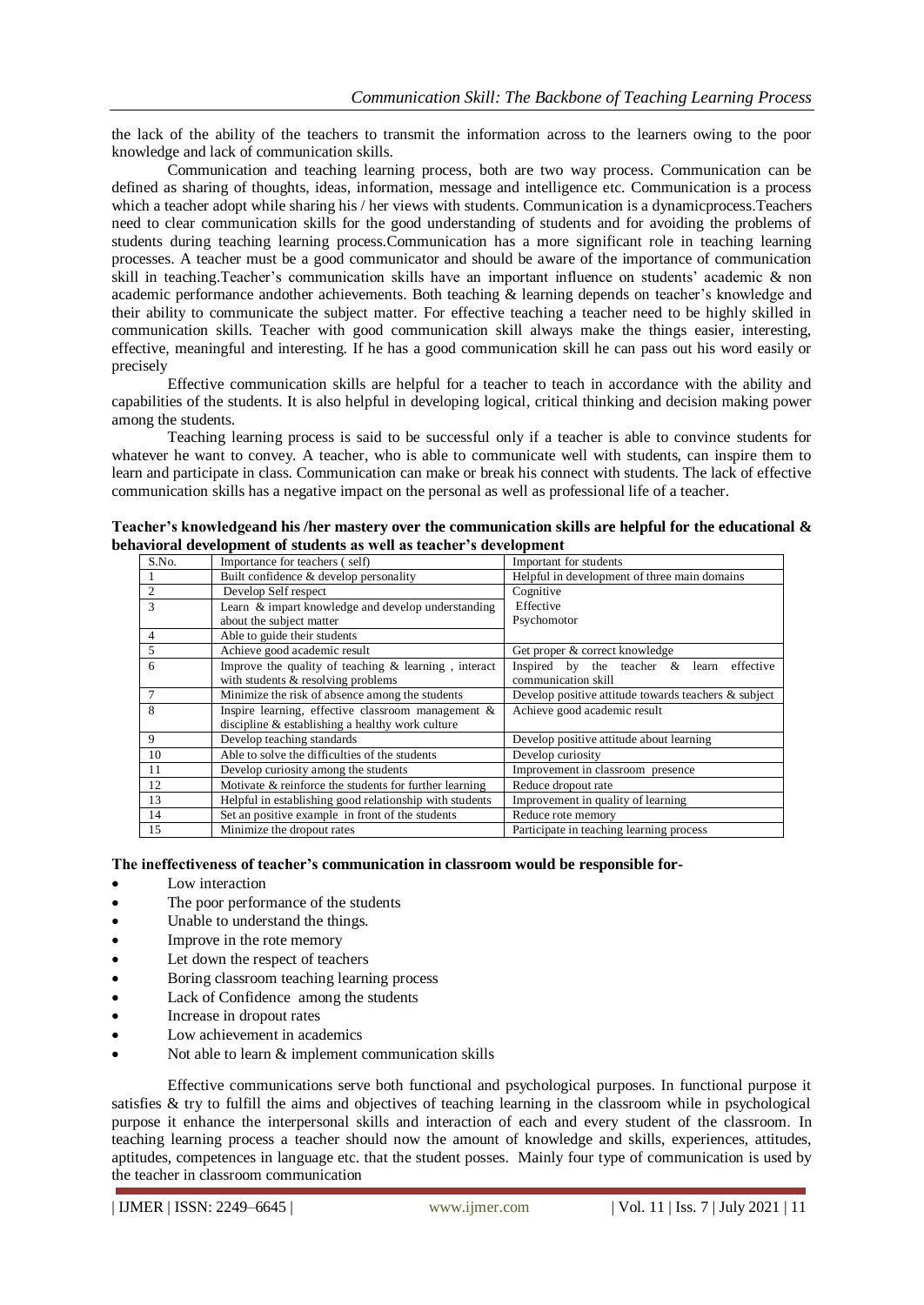(1) **Verbal or oral communication** - Verbal communication involves the use of language. It involves face to face interaction between teacher and student. It is most common & effective means of knowledge acquisition. In verbal communication one of the most important skills is modulation of voice variation. This skill has three main dimensions:

- (1) Speed: refers to the rate of vibration of voice cords during speech
- (2) Volume: refers to the degree of loudness of the speech
- (3) Intonation: refers to the rise and falls of voice

(2) **Non verbal communication**- During non verbal communication a teacher shows her/ his intention through body gestures, eye contacts, facial expressions etc. Non verbal communication can be used for effective verbal communication.

(3) **Written communication** -This is the formal method of communication. Teacher presents his / her facts, views and figures on the black board while explain things to students.

(4) **Visual communication**– visual communication is the conveyance of ideas and information in forms that can be seen. It involves the use of relevant teaching aids such as pictures, drawings, graphic, charts, electronic images etc.

## Verbal or oral communication

Most common, most significant means of communication

Involves use of language Face to face interaction

Allows immediate feed back

Verbal communication could be more effective

Modulation of voice , Skill of explaining, Skill of illustrating with example Precautions: Clarity of voice Completeness of message, Language , Effective Facial expression

## **Non Verbal communication**

Communication is shown through the gestures, eye contacts, facial expression, postures, physical setting in the class room. Touching or patting the students at the back

Teacher ensures that learning is effectively imparted.

Improve the effectiveness of oral communication

Precautions: Body language must be effective

**Written communication** 

Formal method of communication

Facts & figures presents on the chalkboard when explaining the things to students.

Easy & effective way of presentation of complex & difficult matter

Control the activities in organized way

Systematic & accurate presentation of facts

Precautions: Meaningful and important points should be written in a simple and clear language Hand writing must be legible

## **Visual communication**

Involves the use of relevant teaching aids such as pictures, charts, posters overhead projectors etc.

Helpful in maintaining the attention of the students

Helpful in remember the information

Enhanced the oral communication

Precautions: Should be relevant to the content

Pictures &content should be meaningful, bold and legible

Painting or colour must be well appropriate

All the types of communication are extremely important for complete and effective transfer of the knowledge in teaching learning process.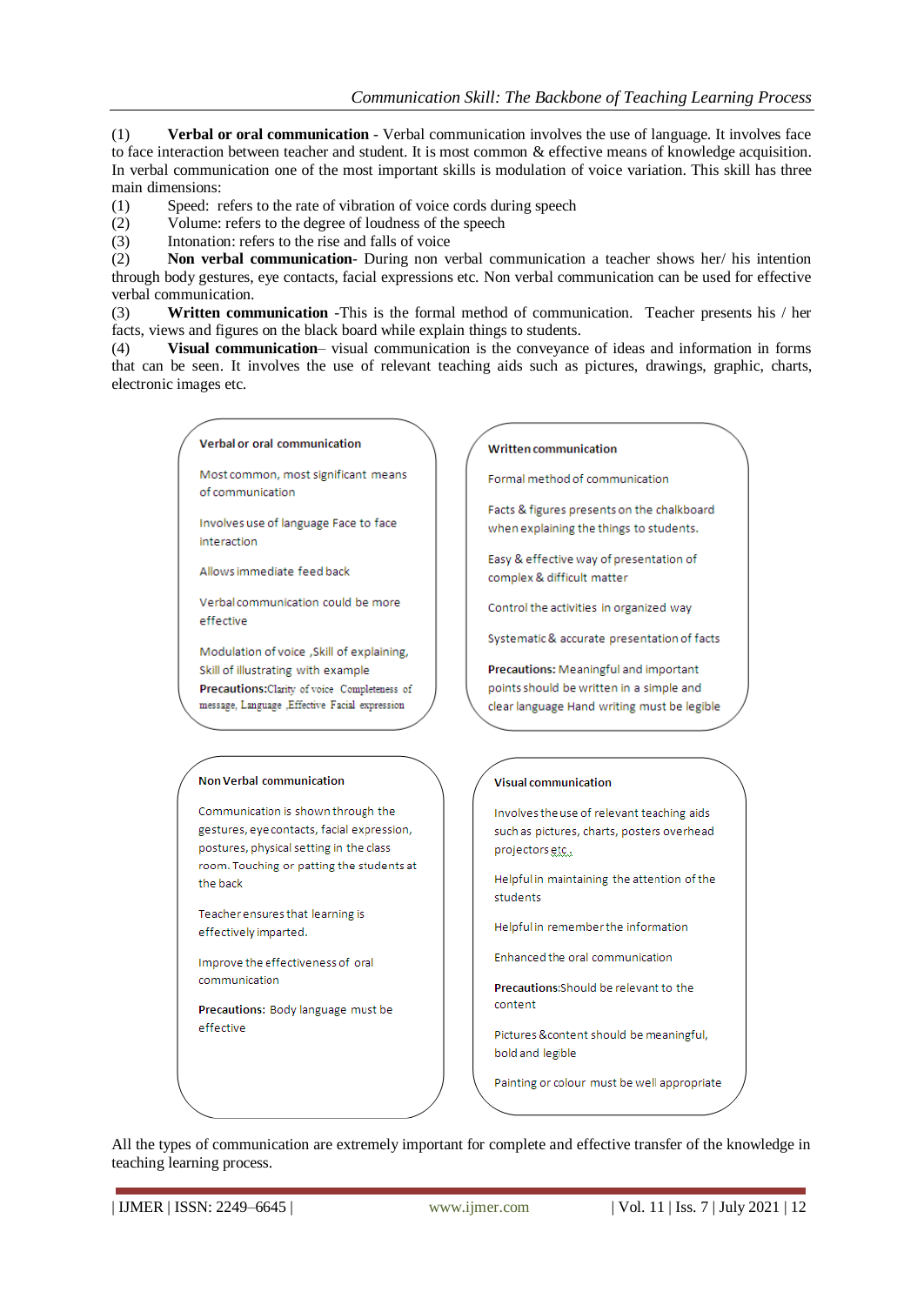# **Barrier in communication**

The main components of Communication system are:

- The sender, the one who sends the message (could be a teacher or student)
- The receiver who receive the massage
- The transmitter or channel through which the massage is sent or received

 Other environmental factors e.g. other participants, classroom physical environment which may facilitate or hinder communication. Is the message sent by a teacher always received by the student in the way expected by the teacher? Does it get distorted? If so why?



For example we can play the game of relaying a message. In this game one student gives a message to another student softly in his ear and then, this is passed on to the second student and then to the third student, and so forth. Why that is the tenth student in the chain usually gets an entirely different massage? This is because of the various distortions which take place in between. But then why do these distortions occur? Some of these are:

The sender him/ herself (e.g. he / she may not use the right words or gestures to present the message)

 The receiver (e.g. he /she may be daydreaming or not able to under the language and may not have heard the message completely and so have passed on something entirely different)

The channel / transmitter and the environment around the sender and receiver (e.g. the noise) may have caused misunderstanding

The communication lays a lot of emphasis on the feedback process, wherein the receiver inform the sender back about the message he/ she received.

# **The communication could be more effective when the teacher lays proper stress on various points:**

- Appropriate planning
- Clarity of message
- Completeness of message
- Language of massage
- Appropriate vocabulary
- Selection of ways of communication
- Relevant and detailed statements
- Continuity of the communication
- Timing
- Use of effective, meaningful and interesting illustration with examples
- Formulation of simple, interesting and relevant examples& teaching aids
- Effective Facial expression (Eye contact, body posture etc.)
- Stress on words
- Modulation of voice
- Effective use of stimulus variation
- Clarity about medium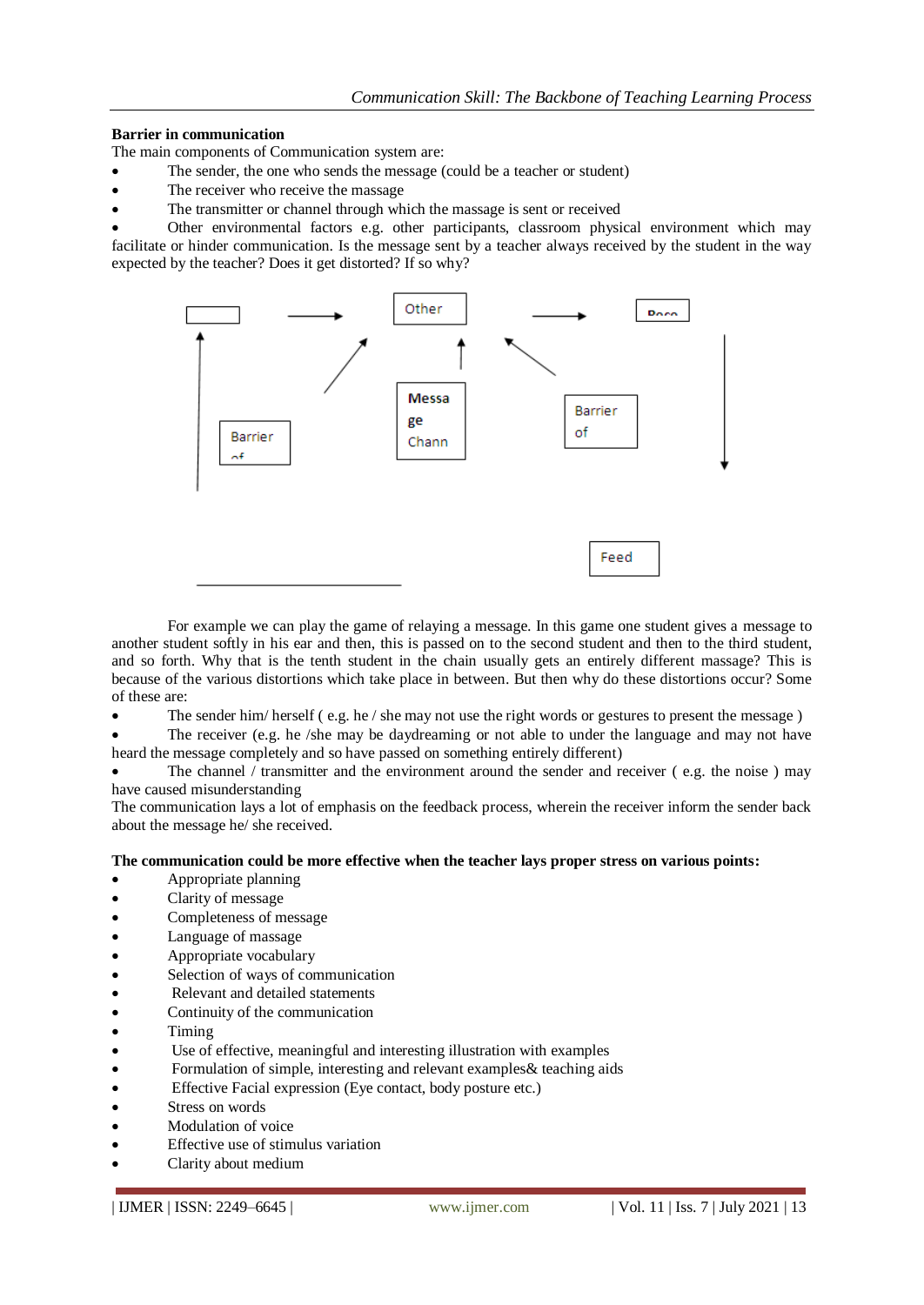- Use of appropriate media for communication
- Listening
- Give & receive feedback

The effectiveness of classroom communicationdepends:

**Listening& understanding of the massage:** One of the most important aspects of effective communication is listening& understanding of the massage. Effective communication requires active listening& understanding. Active listening means hearing and understanding what a person or students is say to you. Unless a teacher understands clearly what a student is telling him/ her. He/ she can't respond appropriately. It means communication process is failed.

**Giving & receiving feedback:** Giving & receiving appropriate feedback is an essential for good communication. Providing constructive feedback increase and build communications. Always listen to feedback and act positively on it.

# **The weakness found in Communication skill during teaching learning process Verbal communication**

- Poor command on the subject
- Not establish eye to eye contact
- Difference in language used by the teacher & student
- Providing too many facts without linking them properly
- Use of ambiguous words
- Lack of logical and psychological sequence in during Teaching learning process
- Use of monotonous voice
- Badly expressed message
- Poorly chosen words
- Poor organization of ideas
- Inadequate verbal communication
- Lack of listening and speaking skill.
- Message overloading
- Wrong timing
- Noise in the environment

# **Nonverbalcommunication: Not coordination in movements & timing**

- Hand & head movements
- Sounds, smile
- Closeness
- Posture**etc.**

# **Written communication:**

- late feed back
- time consuming
- lack of flexibility
- delayed feed back
- lack of expression & efficiency

# **Visual communication**

- Poorly designed visual aids
- Wrong images distracting and impede the understanding the concept.

# **Conclusion**

To Learn & to teach both have different meaning. Learn means to get or acquire knowledge whereas to teach means to give somebody lessons or instruction so that he / she knows how to do something. In other words, we can say that teaching is comparatively more difficult thanself-learningbecause effectiveteaching not only dependsupon knowledgeof the teacher about the subjectbut also it is related with methods and style of teachers communication skills & thestudents abilities, their interest, attitude, language, capabilities and level (according to the specific age group) of learning etc. Teaching is not only linked with teachers teaching abilities it is also linked with students learning abilities. These abilities could be increased by the teachers.Performance of the teachers in classroom totally depends upon the communication skills. Communication skills of a teacher having significant role in the academic success& behavioral development of the students. Therefore, it is necessary for a teacher to adopt good & effective communication skills while teaching to the students. So communication skills need to be focused upon in the pre service and in the in service training programme.